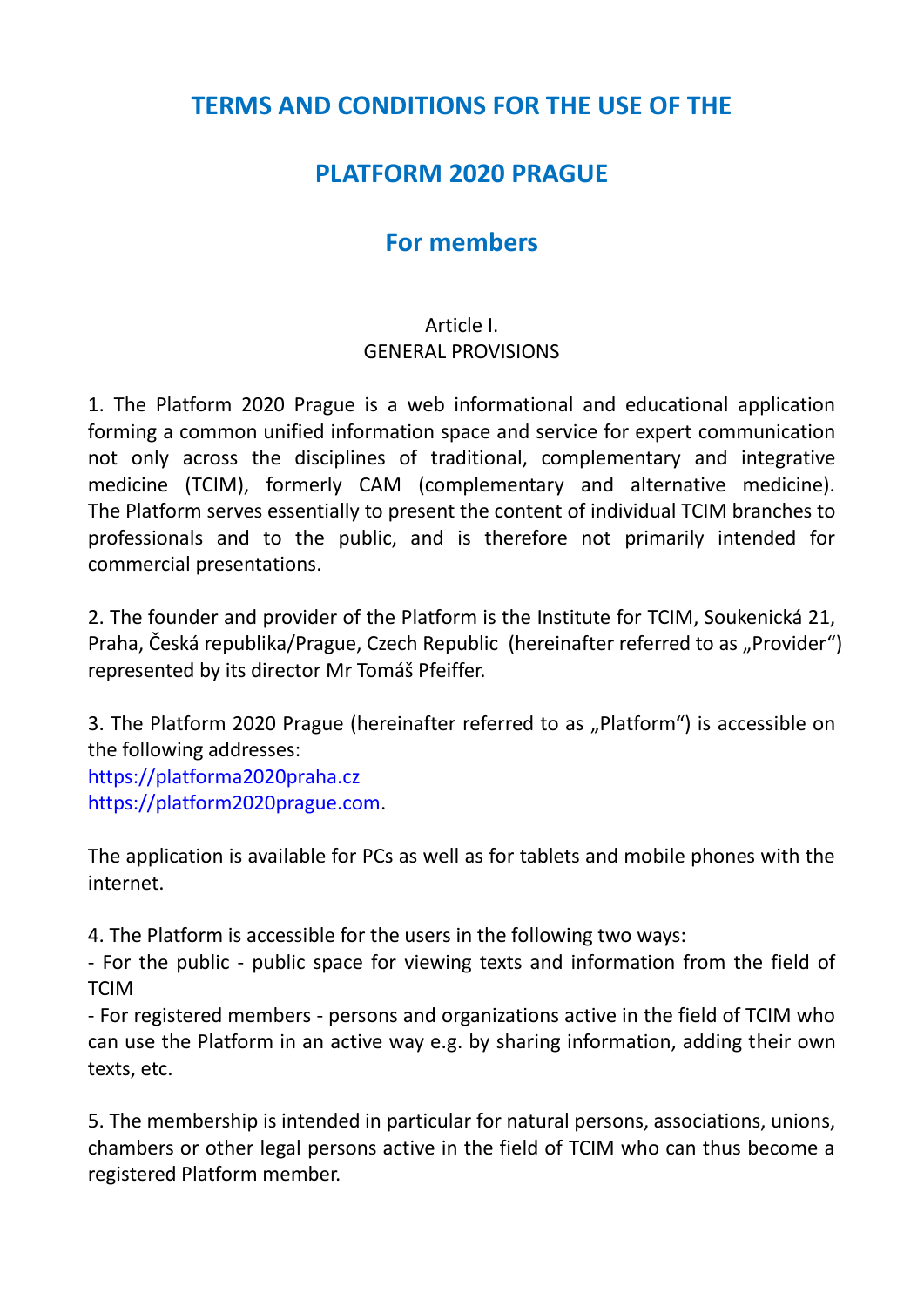6. The use of the Platform is free of charge for both, the public as well as registered members.

7. The principles of the protection of personal data in the Platform are listed in a separate document *– Privacy Policy –* [https://platform2020prague.com/s/rules](https://platform2020prague.com/s/rules-entry-and-use-platform/)[entry-and-use-platform/](https://platform2020prague.com/s/rules-entry-and-use-platform/)

#### Article II. USERS' ACCOUNTS

1. The proceedings for the registration of a new Platform member are listed in a separate document.

2. Each Platform member shall use only one account with pertaining sign-in data. A platform member shall protect the sign-in data and sees to it that these are safely stored. In case that an unauthorised intervention into the account or other type of access threat is discovered it is necessary for safety reasons to immediately inform the provider by an internal message on the following email address: [info@platforma2020praha.cz](mailto:info@platforma2020praha.cz) [info@platform2020prague.com.](mailto:info@platform2020prague.com)

3. A member of the Platform can change his/her password in the setting. The Platform enables to save the password in the internet browser for an easier sign-in and this option can be used, however, if one computer is used by more users we recommend not to use the "save password" option and an access with a password is recommended.

4. In case that a member forgets the password, this can be changed via the link to renew the access on the sign-in page. The provider of the Platform cannot change the password directly as this can be done only by the Platform member alone. In case of change of personal or contact data the modifications can be done by Platform member alone in their profile setting or they can request the Provider to make the modifications by sending a message in the Platform.

5. The Platform members can receive information emails from the Provider regarding the operation of the Platform or up-to-date information. Some emails are sent by the Platform application itself e.g. notifications for message received within the Platform or information regarding the new subscribed content in the Platform. The sending of emails with notifications by the Platform itself can be modified by a member in his/her Platform account setting.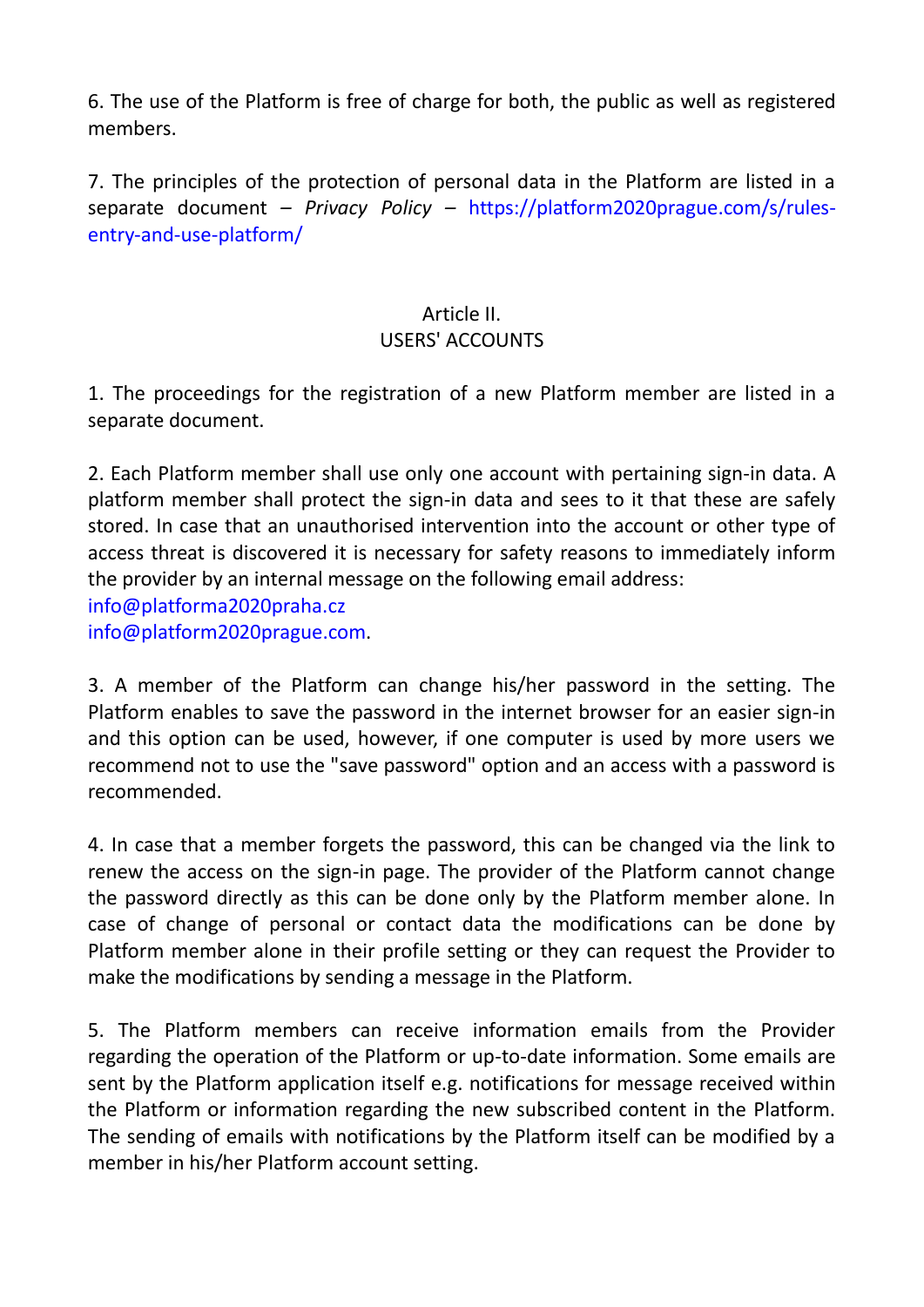6. Personal data of the users are secured: by the Platform operation on its own Platform server, at least 12-character password for member access into the Platform, encrypted https connection. The data is regularly saved. The server is protected by firewall and anti-virus programme. The personal data of the members are not transferred to any third party.

7. The Platform uses the web application HumHub (www.humhub.org) in accordance with the licence GNU Affero General Public License v3. For its work the application HumHub uses the so called "cookies", auxiliary files stored in the internet browser (e.g. for saving the choice of language for communication).

8. A member of the Platform is free to resign the membership in the Platform and leave the Platform anytime by a unilateral notice to the Provider. The information regarding the leaving of the platform shall be sent by a Platform member via an internal message in the Platform to the Provider who will then proceed to the deletion of the account.

#### Article III. RULES FOR THE USE OF THE PLATFORM

1. The member of the Platform observes the principles of professional ethics, collegiality and expert team cooperation.

2. The member of the Platform respects the principles of the protection of intellectual property both in his/her own work as well as while handling others' creation/work. The member is legally as well as expertly responsible for articles, documents, posts, comments, graphics (hereinafter also referred to as "Content") added by him/her. The Platform member shall make sure prior to adding of the Content into the Platform that the rights of intellectual property, in particular copyright, trade-mark rights, patents, moral rights, rights to the protection of personal data and other related laws are observed.

3. When adding the entire articles and documents from other than own sources the Platform member shall list the author and source from which the document is taken and shall ensure the agreement of the rightful owner of the copyright. In case of doubt regarding the copyright it is advisable to use only an internet link to the original article or citation from the text with a reference to the author and source from which the citation was made.

4. By adding the Content the Platform member alone determines what Content added by him/her shall be accessible to the Platform members only and what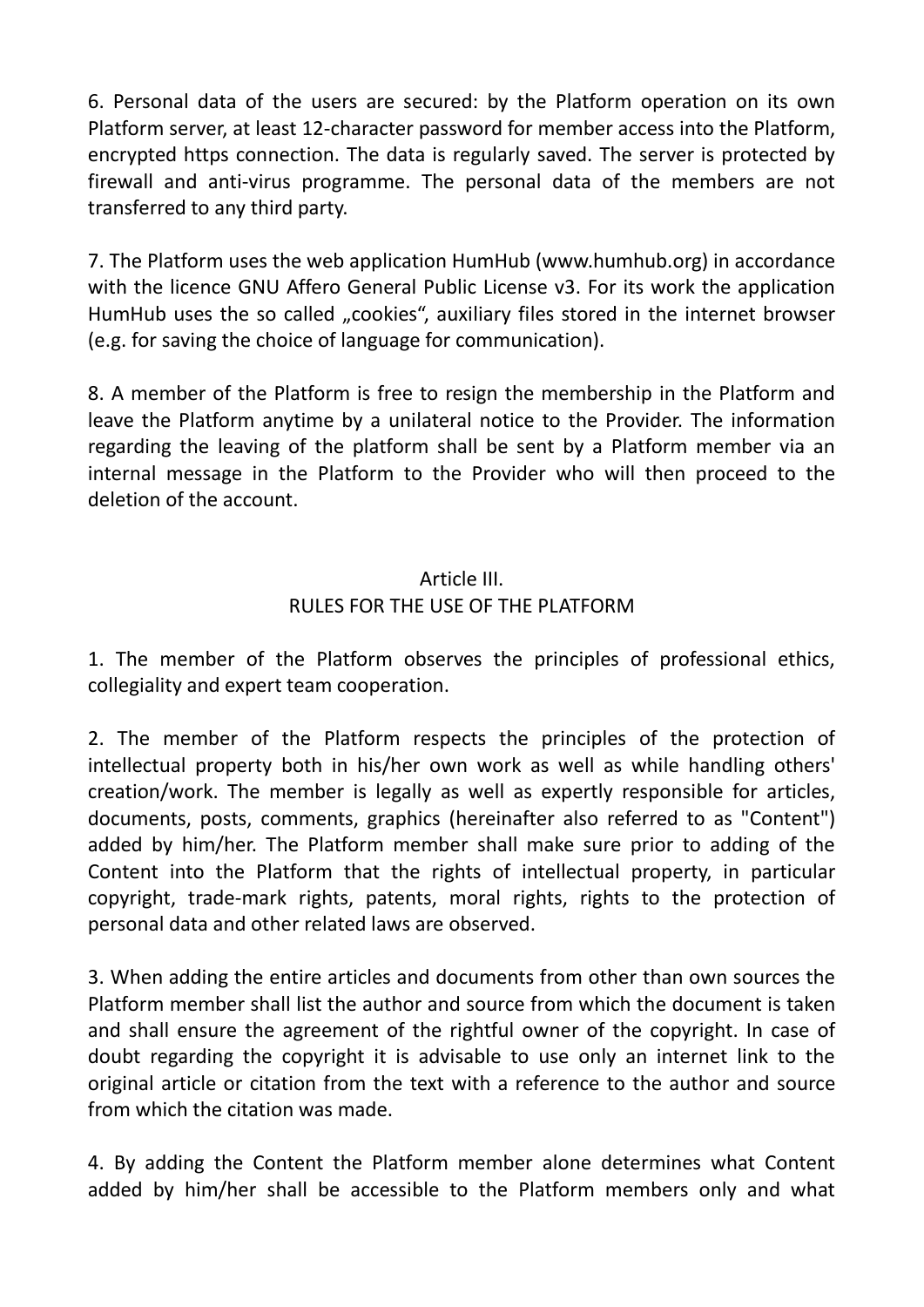Content will be available to everybody, i.e. also to other visitors of the Platform pages who are not Platform members.

5. The Platform member can call attention to an unlawful or inappropriate Content either via the option in the application within a given post or by a message to the provider on the following email address :

[info@platforma2020praha.cz](mailto:info@platforma2020praha.cz) [info@platform2020prague.com.](mailto:info@platform2020prague.com)

#### Article IV. MODE OF APPLICATION

1. The source communication language for the added Content is English. Another possible language for the added Content is German. It is also possible to add Content in other languages whose automatic translation can be made by e.g. Google Translator, however, English is kindly recommended. The language of the Platform command can be switched on the start-up/entry page at the bottom (in the public access) or the language can be chosen during the registration process (for Platform members).

2. Maximum file size that can be added to the Platform is 128 MB. While adding the files and internet links into the Platform the Platform member shall see to it that the files and webs to which the links are made are not virus infected. It is therefore advisable to use an updated antivirus programme. The virus-infected files can be removed by the Provider. We recommend to use the PDF format for added documents and JPG format for images.

3. The name and surname or name of the legal person of a Platform member (or a photo if entered by a Platform member into his/her profile) is displayed by the Content added by the given member. The list of all Platform members is available to all Platform members as well as to the public, however, the public can view the details of the member's profile only if this is permitted by the member in the setting of his/her account and only in the extent specified by the Platform member alone. The members can view the details of the profile of another member all the time.

#### Article V.

### LIMITATION OF LIABILITY AND RIGHTS OF THE PROVIDER

1. The Platform does not support the withdrawal from medical care or rejection of EBM medicine. TCIM does not substitute medical care. In case of health problems it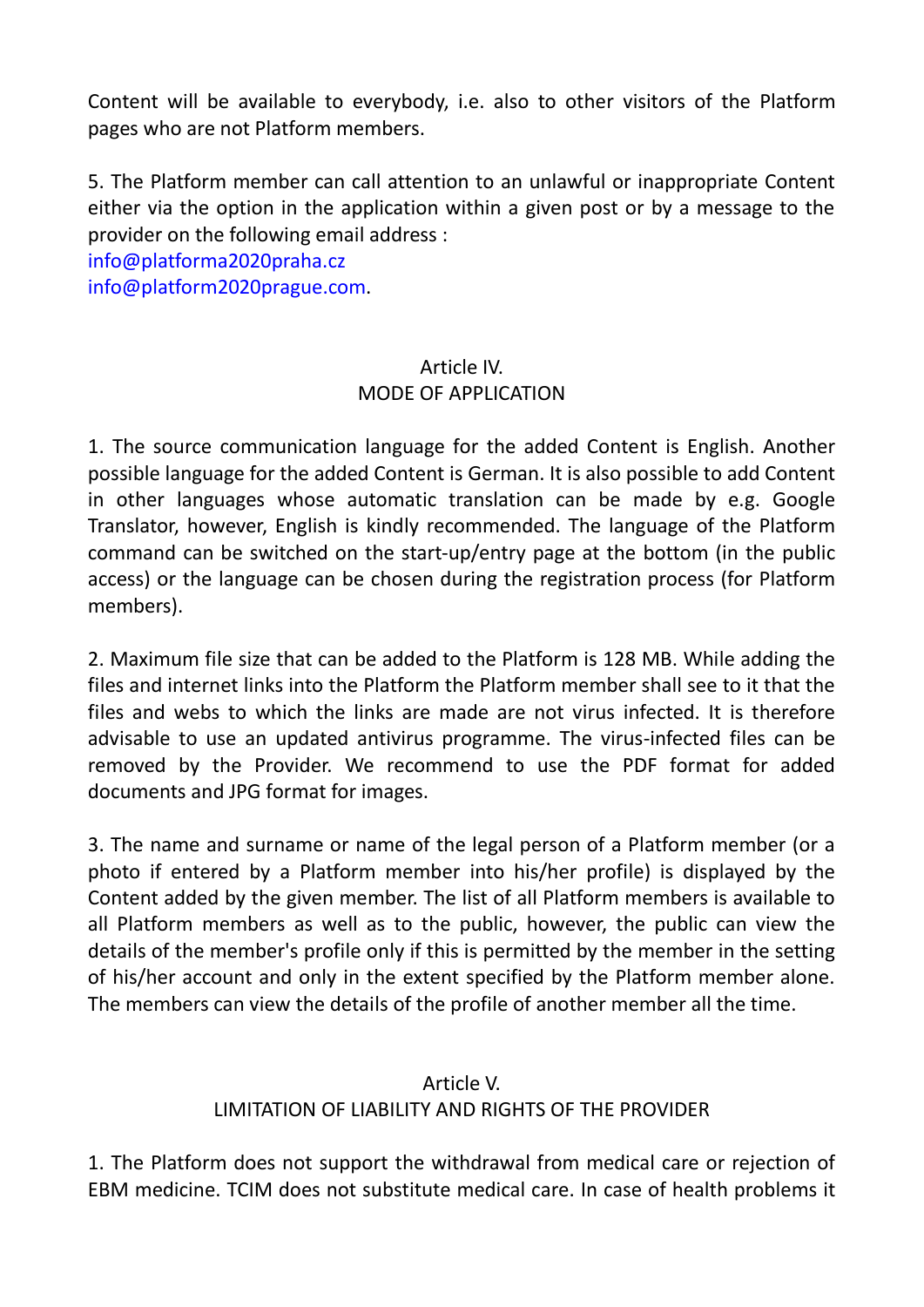is necessary that the patient proceeds preferentially in accordance with the recommendations of his/her doctor.

2. The member of the Platform who added the Content into the Platform bears responsibility for the given Content. The provider is not responsible for the accuracy and completeness of the information added into the Platform. The Provider has no responsibility for any potential damages caused by malfunction or failure of the Platform.

3. The Provider has the right to bar publication, access or remove the added Content which is unlawful, or if suspicion arises that the content is unlawful, also spams, Content not related to the aim of the Platform i.e. such Content that is not related with TCIM. The Provider shall immediately announce such prevention of publication, access or removal to all other Platform members in such way that the Platform members can express their opinion thereupon.

4. In well justified cases the Provider may remove or bar access to the added Content which is not in concordance with general ethical and moral principles. In such cases a Platform members' discussion shall be raised whether such Content shall remain public.

5. Following a democratic debate in the Platform Presidium the Provider may in individual cases:

- refuse the registration of a new Platform member

- cancel/revoke the Platform membership of a member who in a particularly serious way or repeatedly violated the provisions of these Terms and failed to remedy the situation even after the notification.

(The purpose of the Platform is to present the essence of individual TCIM fields, so it does not primarily serve to the business interests of individual members, therefore it is not possible to present own field, for example, only by posting a price list of services, etc.).

6. In case that the necessity arises to update these Terms a Platform members' discussion shall be raised. Following such discussion of Platform members the Provider may update the Terms. The Platform members shall be notified in advance concerning the effective date of respective changes of the Terms (by email, message in the Platform or notification of such information after signing into the Platform).

7. The users can send their questions and requests regarding the Terms to the Provider on the following address: [info@platforma2020praha.cz](mailto:info@platforma2020praha.cz) [info@platform2020prague.com.](mailto:info@platform2020prague.com)